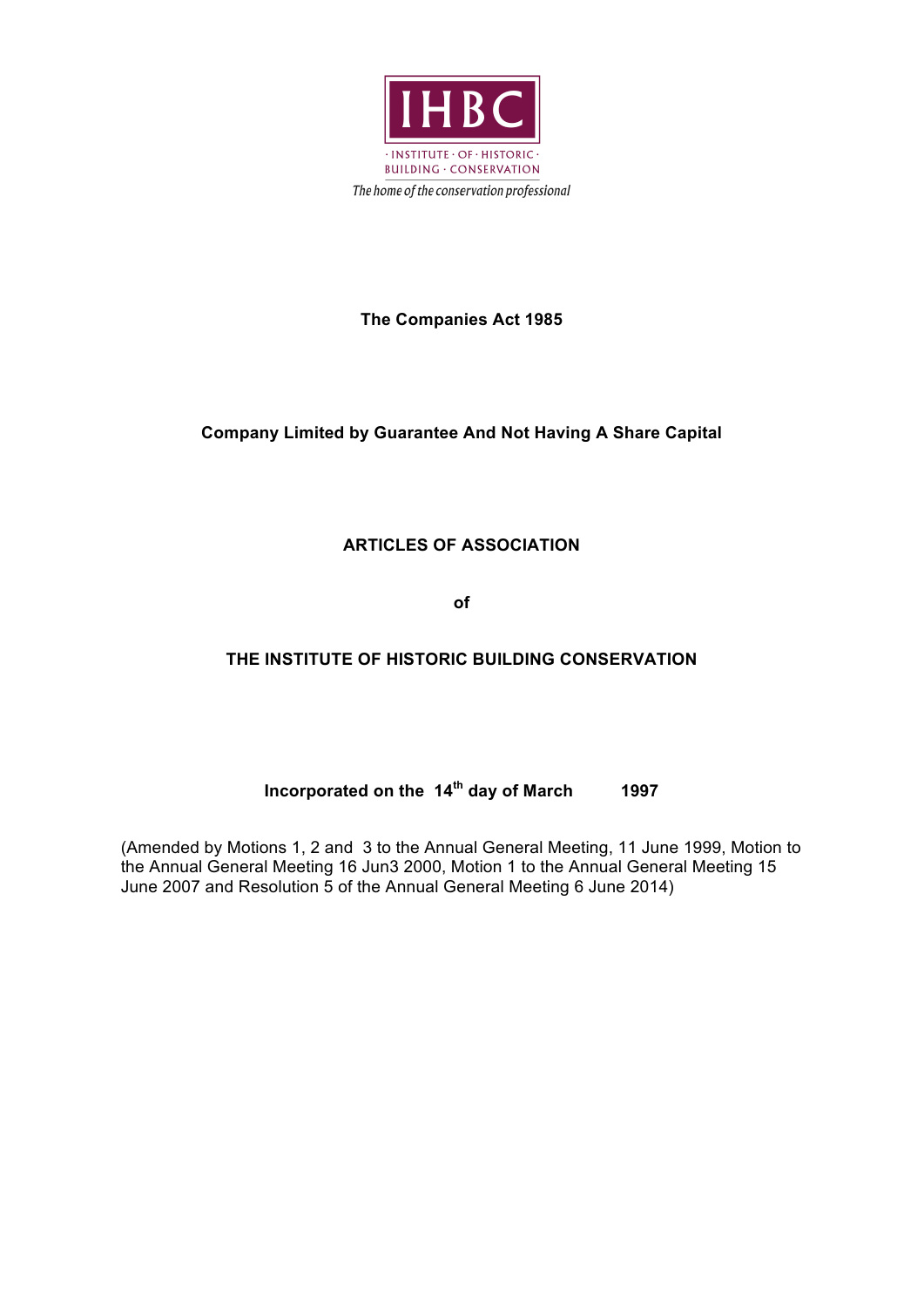# 1. **Interpretation**

- 1.1. Table A of the Companies (Tables A to F) Regulations 1995 shall not apply to the Institute.
- 1.2. In these Articles:

| "the Act"                | means the Companies Act 1985 including<br>any statutory modification or re-enactment<br>thereof for the time being in force                                                                                                                                                                                                                                                     |
|--------------------------|---------------------------------------------------------------------------------------------------------------------------------------------------------------------------------------------------------------------------------------------------------------------------------------------------------------------------------------------------------------------------------|
| "Areas of Competence"    | means the guidance notes issued by the<br>Council from time to time setting out the<br>academic and other qualifications which are<br>required to be satisfied by members and<br>affiliates                                                                                                                                                                                     |
| "the Articles"           | means these Articles of the Institute                                                                                                                                                                                                                                                                                                                                           |
| "Clear Days"             | in relation to the period of a notice means<br>that period excluding the day when the<br>notice is given or deemed to be given and<br>the day for which it is given or on which it is<br>to take effect                                                                                                                                                                         |
| "Code of Conduct"        | means the Council Members or a number<br>of them acting together in accordance with<br>these Articles                                                                                                                                                                                                                                                                           |
| "Council Member"         | Shall be a member elected to hold the<br>office of Council Member which shall be<br>equivalent in all respects to the office of<br>director under the Act and any reference in<br>the Act to director shall be deemed to be a<br>reference to a Council Member and any<br>reference to board shall likewise<br>be<br>deemed to be a reference to the Council in<br>the Articles |
| "Disciplinary Committee" | means the committee established to deal<br>with<br>disciplinary<br>matters<br>relating<br>to<br>members and associates pursuant to Article<br>8                                                                                                                                                                                                                                 |
| "Executed"               | means the signing sealing or execution of<br>any document by any mode of execution                                                                                                                                                                                                                                                                                              |
| "Secretary"              | means the Secretary of the Institute or any<br>other person appointed to perform the<br>duties of the Secretary of the Institute,                                                                                                                                                                                                                                               |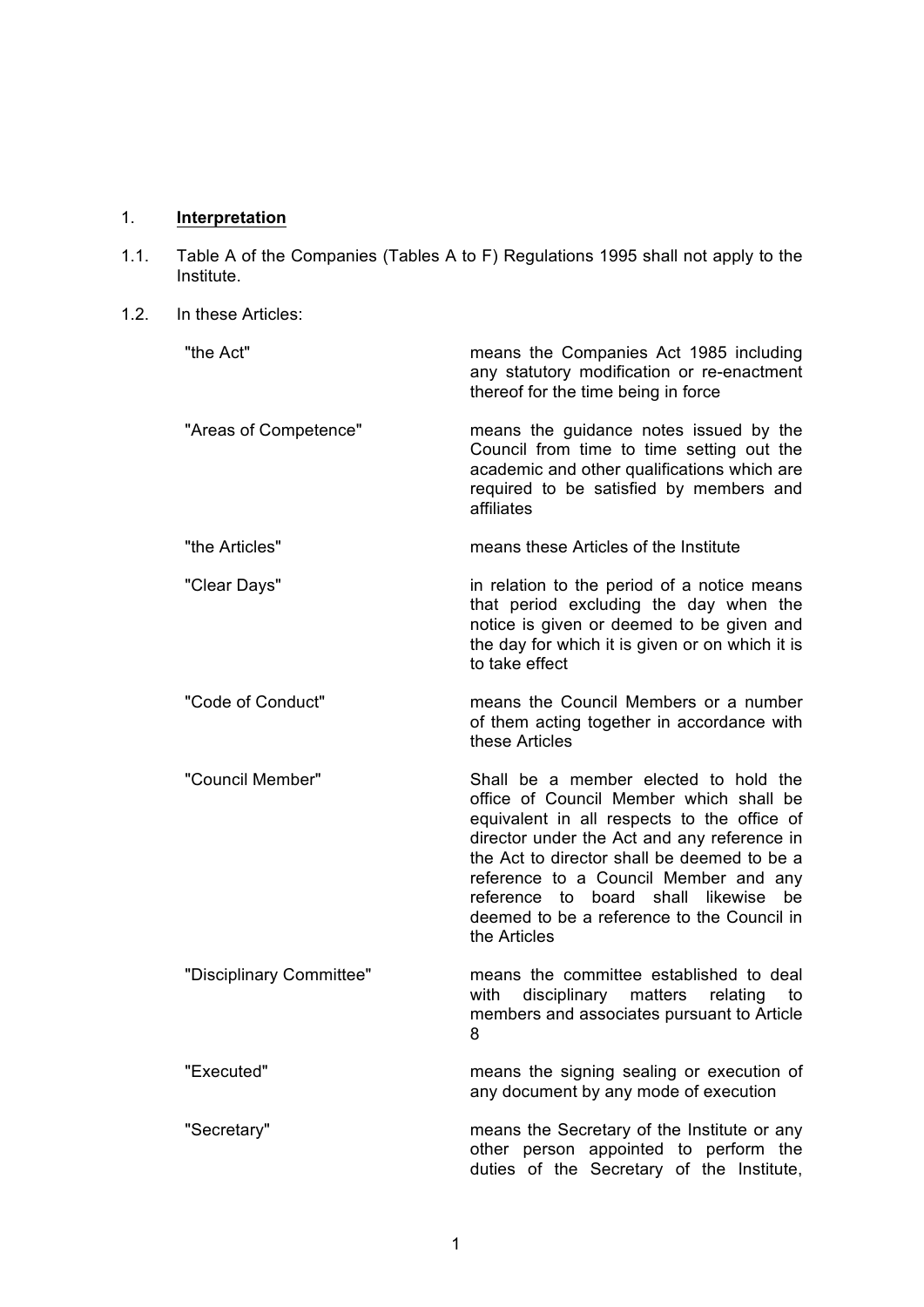including a joint, assistant or deputy secretary

"The United Kingdom" means Great Britain, Northern Ireland, including all offshore islands, the Channel Islands and the Isle of Man

Unless the context otherwise requires, words or expressions contained in these Articles bear the same meaning as in the Act but excluding any statutory modification thereof not in force when these Articles become binding on the Institute.

#### 2. **Members**

- 2.1. The subscribers to the Memorandum of Association of the Institute and such other persons as are admitted to membership in accordance with the Articles shall be members of the Institute. Every person who wishes to become a member (or an affiliate) shall deliver to the Institute an application for membership in such form as the Council may from time to time require executed by him.
- 2.2. Only those persons who have submitted an application in accordance with Article 2.1, and have satisfied the Council as to the matters set out in this Article 2.2 and been approved by a majority vote of the Council shall be admitted or thereafter remain as members of the Institute. No person shall be accepted or remain (as the case may be) as a member unless he/she shall;
	- 2.2.1. agree at the time of application to abide and thereafter abide by the Institute's Code of Conduct; and
	- 2.2.2. at the time of application satisfy the Council that he/she has satisfactorily completed a course validated by the Institute and undertaken not less than two years relevant experience or completed at least five years appropriate experience in the field of conservation of the historic environment as defined in the 'Areas of Competence' guidance notes which shall be approved by the Council from time to time; and
	- 2.2.3. at the time of application satisfy the Council that he/she is a proper person to become a member by means of examination, interview or otherwise, as the Council shall from time to time decide; and
	- 2.2.4. have a continuing appropriate involvement in conservation of the historic environment or satisfy the Council that such an involvement is being actively sought; and
	- 2.2.5. pay his/her annual subscriptions in full within 30 days (or such longer period as the Council may approve and subject always to Article 2.6) of the commencement of each membership year.
- 2.3. Those persons who are not members but who have submitted an application in accordance with Article 2.1 and have satisfied the Council as to the matters set out in this Article 2.3 may be elected as affiliates by a simple majority vote of the Council. An affiliate is not a member and has no voting rights nor any other rights of a member. No person shall be accepted as or remain (as the case may be) as an affiliate unless he/she shall: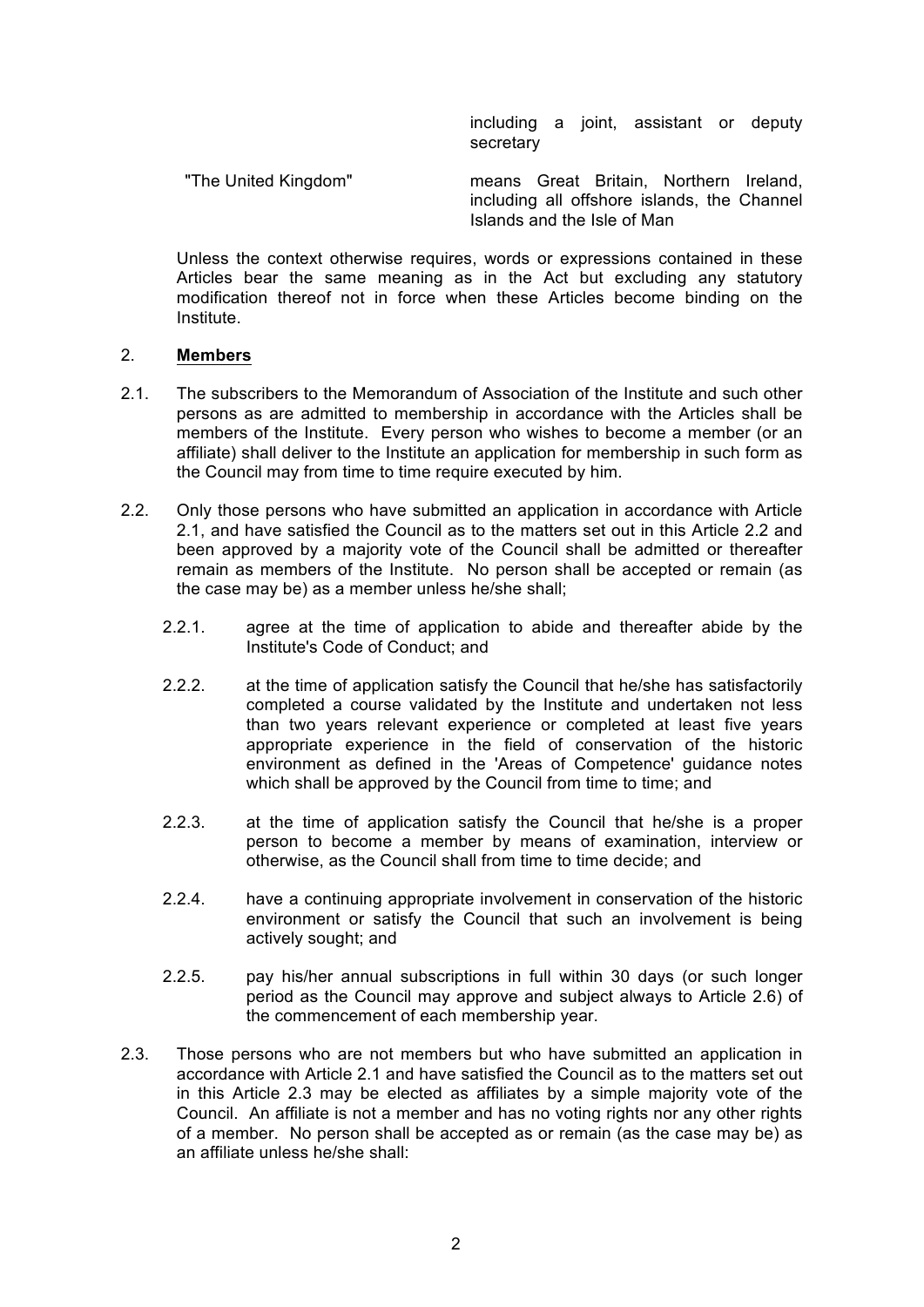- 2.3.1. agree at the time of application to abide and thereafter abide by the Institute's Code of Conduct; and
- 2.3.2. at the time of application satisfy the Council that he/she is a proper person to become an affiliate by means of examination, interview or otherwise, as the Council shall from time to time decide; and
- 2.3.3. pay his/her annual subscriptions in full within 30 days (or such longer period as the Council may approve and subject always to Article 2.6) of the commencement of each membership year.
- 2.4. An affiliate may apply to become a member at any time after he/she shall be able to comply with the preconditions to membership.
- 2.5. Membership or affiliation shall not be transferable and shall cease on death or upon delivery of resignation in writing to the registered office of the Institute or upon the happening of any other event stated to have that effect as set out in the **Articles**
- 2.6. The Council or the Disciplinary Committee may terminate the membership or affiliation of any member or affiliate in accordance with the Institute's Code of Conduct however if a member or affiliate has not paid his/her annual subscription within 6 calendar months of the first day of the year in relation to which that subscription is due the membership or affiliation of that person shall terminate automatically. A member or affiliate shall have the right to appeal to the Council if he/she is dissatisfied with the decision of the Disciplinary Committee made in accordance with the Code of Conduct.
- 2.7. It shall be lawful for the Council to provide for the appointment of such persons as they may think fit through their services to conservation to be associates of the Institute and for the rights duties and liabilities (if any) of such associates, but so that such persons shall not by virtue of being associates as aforesaid be members or affiliates of the Institute and their rights (if any) shall not include a right to speak or vote at general meetings of the Institute, associates shall nevertheless be subject to the Institute's Code of Conduct.
- 2.8. The Council shall make such further regulations as it resolves from time to time to be necessary to regulate the position of students who wish to be student members of the Institute and who do not otherwise qualify for membership, affiliation or associateship.
- 2.9. The Secretary shall keep an accurate register of all members of the Institute together with a list of the affiliates and associates.

### 3. **General Meetings**

3.1. The Institute shall in each calendar year hold a general meeting as its annual general meeting in addition to any other meetings in that year and shall specify the meeting as such in the notices calling it; and not more than 15 months shall elapse between the date of one annual general meeting of the Institute and that of the next. Provided that the Institute holds its first annual general meeting within 18 months of its incorporation it need not hold it in the year of its incorporation or in the following year. The annual general meeting in each year shall be held at such time and place as the Council shall appoint. All general meetings other than annual general meetings shall be called extraordinary general meetings.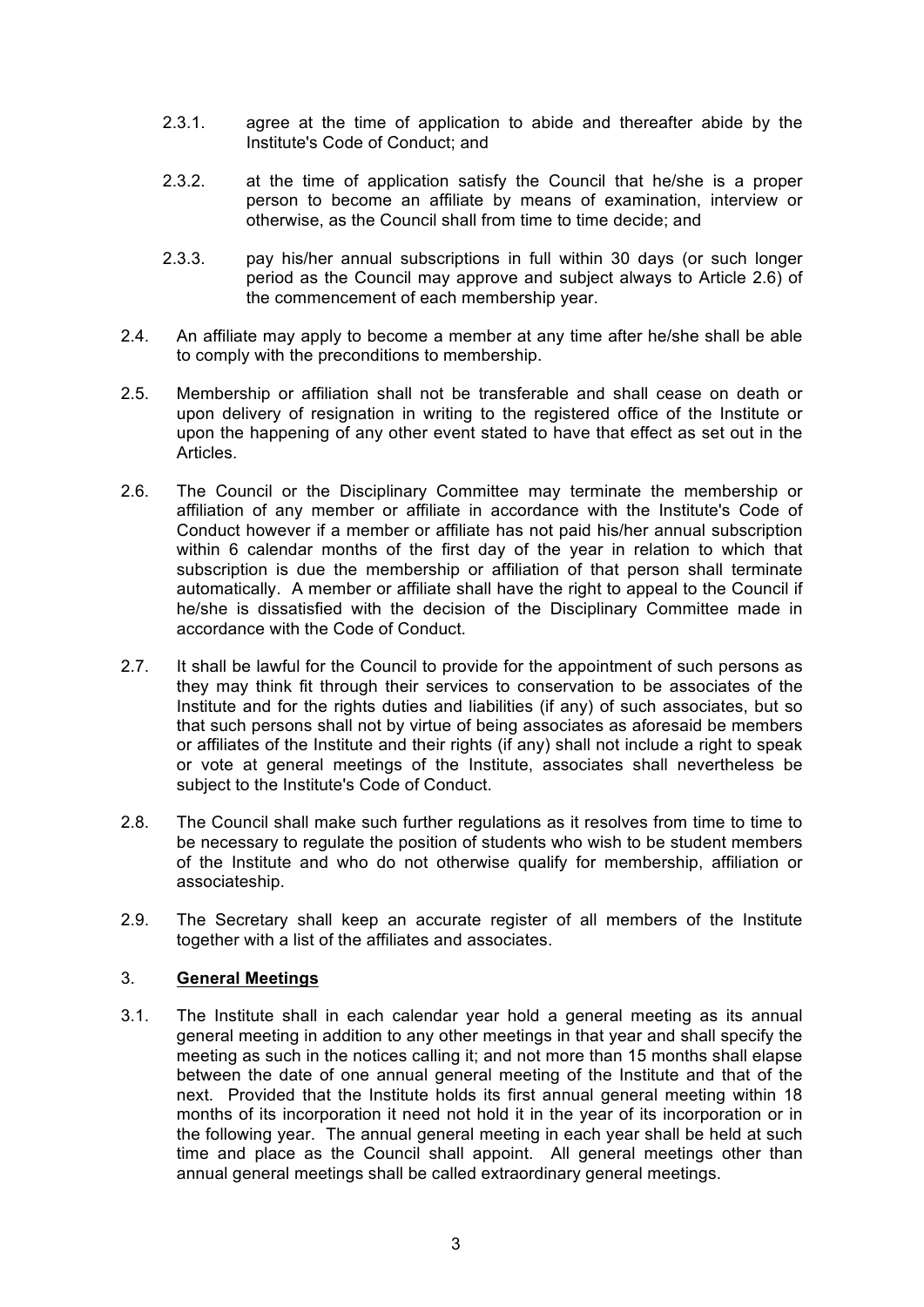3.2. The Council may call general meetings and, on the requisition of members pursuant to the provisions of the Act, shall forthwith proceed to convene an extraordinary general meeting for a date not later than 8 weeks after receipt of the requisition. If there are not within the United Kingdom sufficient members of Council to call a general meeting, any member of the Institute may call a general meeting.

### 4. **Notice of general meetings**

- 4.1. An annual general meeting and an extraordinary general meeting called for the passing of a special resolution or a resolution appointing a person as a Council Member shall be called by at least 21 Clear Days' notice. All other extraordinary general meetings shall be called by at least 14 Clear Days' notice but any general meeting may be called by shorter notice if it is so agreed by a majority in number of the members having a right to attend and vote being a majority together holding not less than 95 per cent of the total voting rights at the meeting of all the members. The notice shall specify the time and place of the meeting and the general nature of the business to be transacted and, in the case of an annual general meeting, shall specify the meeting as such and the notice shall be given to all the members and to the Council Members but shall not be obliged to be given to the auditors affiliates and associates.
- 4.2. The accidental omission to give notice of a meeting to, or the non-receipt of notice of a meeting by any person entitled to receive notice shall not invalidate the proceedings at that meeting.

### 5. **Proceedings at general meetings**

- 5.1. No business shall be transacted at any meeting unless a quorum is present. One twentieth of the persons entitled to vote upon the business to be transacted each being a member or a proxy for a member or a duly authorised representative of a corporation, shall be a quorum.
- 5.2. The chairman, if any, of the Council or in his/her absence some other Council Member nominated by the members and willing to act shall preside as chairman of the meeting and if there is only one Council Member present and willing to act he/she shall be chairman but if neither the chairman nor such other Council Member (if any) be present within 15 minutes after the time appointed for holding the meeting the members present and entitled to vote shall elect one of their number present and willing to act to be chairman.
- 5.3. The chairman may, with the consent of a majority of the members present at a meeting at which a quorum is present (and shall if so directed by the meeting), adjourn the meeting from time to time to such place and time as he/she shall determine, but no business shall be transacted at an adjourned meeting other than business which might properly have been transacted at the meeting had the adjournment not taken place. When a meeting is adjourned for 14 days or more, at least 7 Clear Days' notice shall be given specifying the time and place of the adjourned meeting and the general nature of the business to be transacted. Otherwise it shall not be necessary to give any such notice.
- 5.4. At least twenty eight clear days prior to any general meeting resolutions required by any member or Council Member to be considered by the general meeting must be submitted in writing to the Secretary, with the names of the proposer and the seconder both of whom shall be members, resolutions proposed at the meeting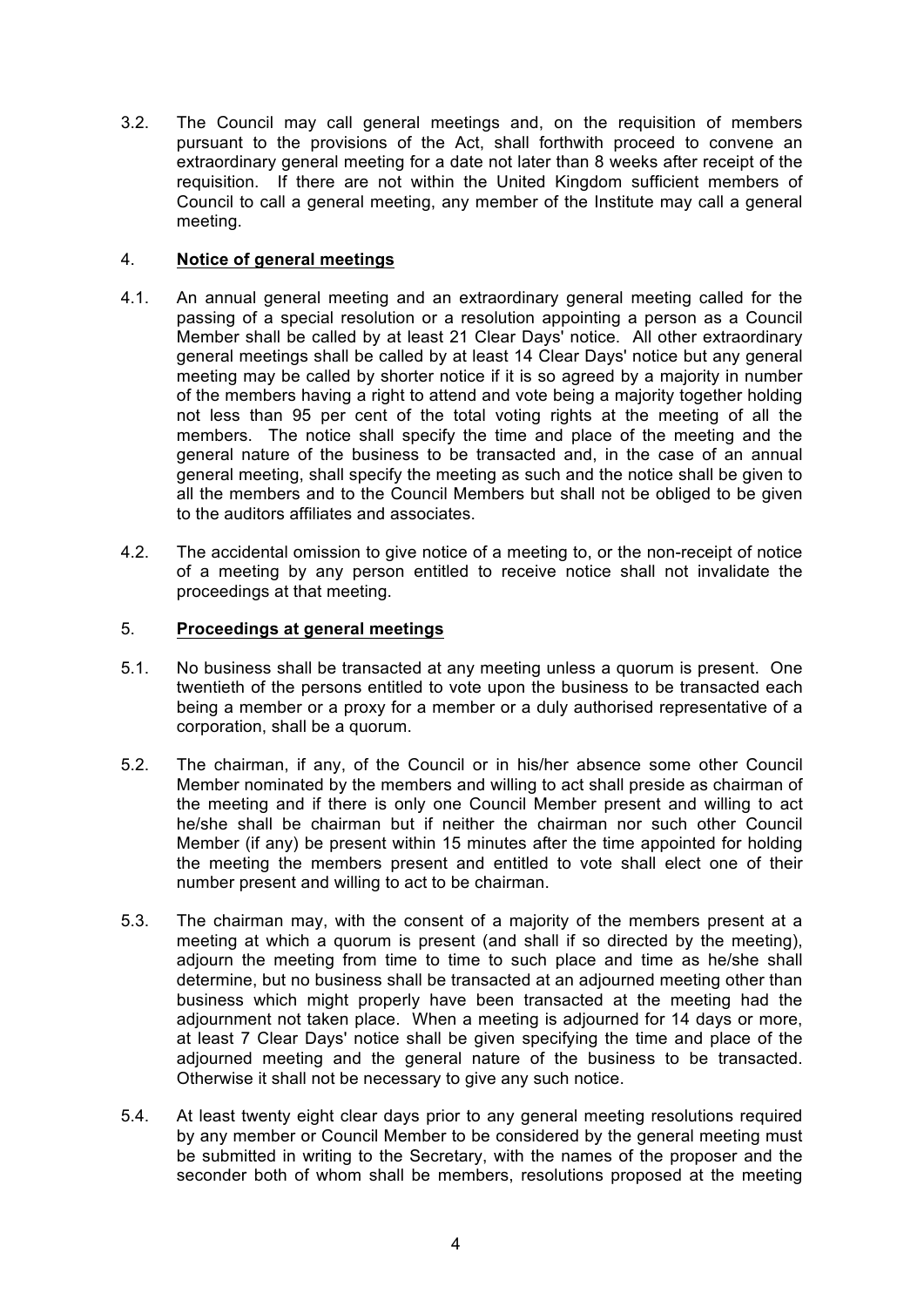without prior written notice which the general meeting is capable of dealing with shall subject to any requirements of the Act and these Articles be accepted and put to the meeting at the discretion of the chairman.

- 5.5. A resolution put to the vote of a meeting shall be decided on a show of hands unless before, or on the declaration of the result of, the show of hands a poll is duly demanded. Subject to the provisions of the Act, a poll may be demanded:
	- 5.5.1. by the chairman; or
	- 5.5.2. by at least two members having the right to vote at the meeting; or
	- 5.5.3. by a member or members representing not less than one-tenth of the total voting rights of all the members having the right to vote at the meeting;

and a demand by a person acting as proxy for a member shall be the same as a demand by that member.

- 5.6. Unless a poll is duly demanded a declaration by the chairman that a resolution has been carried or carried unanimously, or by a particular majority, or lost, or not carried by a particular majority and an entry to that effect in the minutes of the meeting shall be conclusive evidence of the fact without a requirement for proof of the number or proportion of the votes recorded in favour of or against the resolution.
- 5.7. The demand for a poll may, before the poll is taken, be withdrawn but only with the consent of the chairman and a demand so withdrawn shall not be taken to have invalidated the result of a show of hands declared before the demand was made. If a poll is demanded before the declaration of the result of a show of hands and the demand is duly withdrawn, the meeting shall continue as if the demand had not been made.
- 5.8. A poll shall be taken as the chairman directs and he/she may appoint scrutineers (who need not be members) and fix a time and place for declaring the result of the poll. The result of the poll shall be deemed to be the resolution of the meeting at which the poll was demanded.
- 5.9. On a show of hands every member present in person shall have one vote. On a poll every member present in person or by proxy shall have one vote.
- 5.10. In the case of an equality of votes, whether on a show of hands or on a poll, the chairman shall be entitled to a casting vote in addition to any other vote he/she may have.
- 5.11. A poll demanded on the election of a chairman or on a question of adjournment shall be taken forthwith. A poll demanded on any other question shall be taken either forthwith or at such other time and place as the chairman directs not being more than 30 days after the poll is demanded. The demand for a poll shall not prevent the continuance of a meeting for the transaction of any business other than the question on which the poll was demanded.
- 5.12. No notice need be given of a poll not taken forthwith if the time and place at which it is to be taken are announced at the meeting at which it is demanded. In any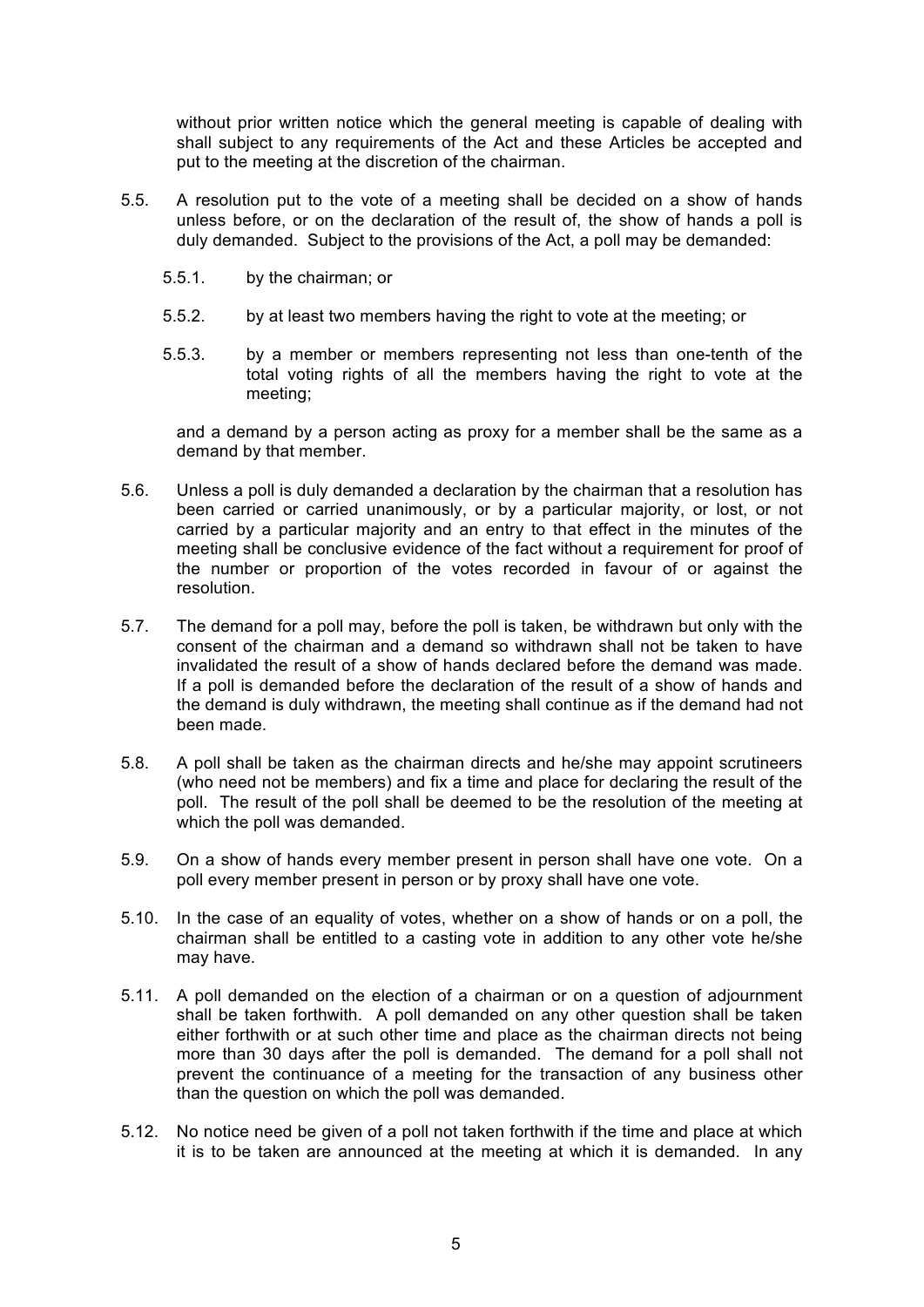other case at least 7 Clear Days' notice shall be given specifying the time and place at which the poll is to be taken.

- 5.13. A resolution in writing executed by or on behalf of each member who would have been entitled to vote upon it if it had been proposed at a general meeting at which he/she was present shall be as effectual as if it had been passed at a general meeting duly convened and held and may consist of several instruments in the like form each executed by or on behalf of one or more members.
- 5.14. An instrument appointing a proxy shall be in such written form as the Council approves and to be effective signed by the appointor and shall not be required to be deposited at the registered office of the Institute any earlier than 48 hours before the time of the meeting as stated in the notice convening the meeting.

#### 6. **Number of Council Members**

- 6.1. Unless otherwise determined by ordinary resolution, the maximum number of Council Members shall be thirty and shall be not less than four and those Council Members appointed shall subject to the provisions of these Articles be the Council.
- 6.2. Each Council Members must be a member of the Institute.

### 7. **Powers of the Council**

- 7.1. Subject to the provisions of the Act, the Memorandum of Association and the Articles and to any directions given by special resolution, the business of the Institute shall be managed by the Council which may exercise all the powers of the Institute. No alteration of the Memorandum or Articles and no such direction shall invalidate any prior act of the Council which would have been valid if that alteration had not been made or that direction had not been given. The powers given by this regulation shall not be limited by any special power given to the members of the Council by the Articles and a meeting of the Council at which a quorum is present may exercise all powers exercisable by the Council.
- 7.2. The Council may, by power of attorney for a period not exceeding twelve months, or otherwise, appoint any Council Member to be the agent of the Institute for such specific but not general purposes and on such conditions as they shall by resolution determine but this shall not include authority for the agent to delegate all or any of his/her powers.
- 7.3. The Council shall establish and may from time to time amend the Code of Conduct setting out the rules of conduct and bye laws with which members, affiliates, associates shall comply and setting out any disciplinary procedure(s) by which any member, affiliate or associate who is alleged to have breached the Code of Conduct shall be investigated and in accordance with which any disciplinary action shall be taken.

### 8. **Delegation of Council Members' powers**

8.1. The Council may where those powers may more conveniently be undertaken by such a committee delegate any of their administrative powers to any committee consisting of one or more Council Members or other persons (provided that the majority of the members of that committee shall be Council Members) whose actions shall be governed by the Articles and in particular the Council shall appoint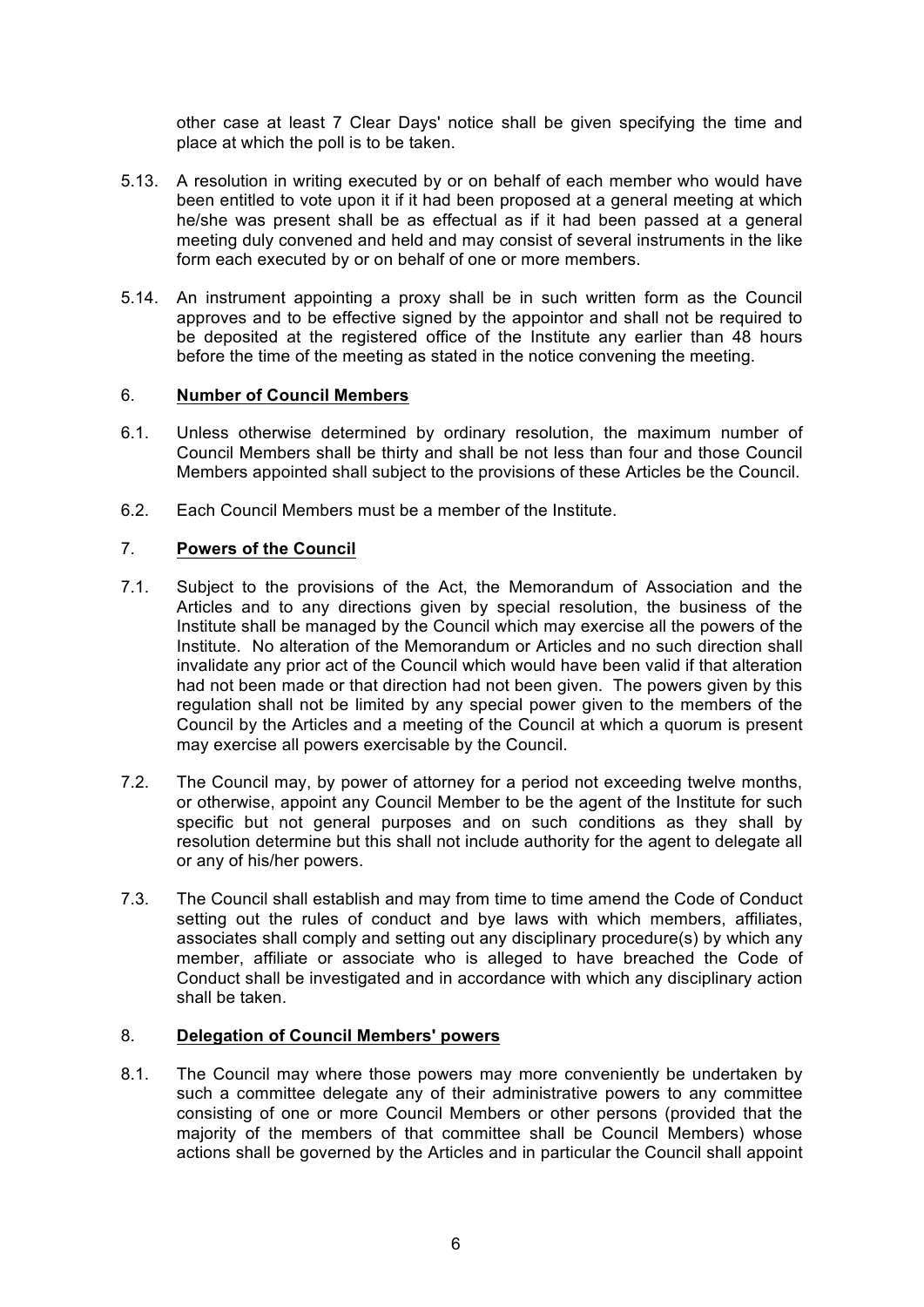a Disciplinary Committee to consider all proceedings brought under the Code of Conduct.

8.2. All acts and proceedings of any committee shall be fully and promptly reported to the Council in writing.

#### 9. **Appointment of Council Members**

- 9.1. The Institute shall divide the United Kingdom into 13 regions each represented by a branch the boundaries of each region represented by a branch may be varied and/or approved from time to time by the Council and shall be deemed to be unchanged in the absence of any resolution of the Council to the contrary made not less than twenty eight days prior to an annual general meeting.
- 9.2. The members in each branch shall be entitled to nominate a single Council Member to represent that branch and each branch shall notify the Council of the identity of their nominee forthwith on appointment and in the absence of notice the previous nominee shall be deemed to have been notified unless that person shall no longer be a member in which case the Council may (but shall not be obliged) to invite a representative of the branch who shall upon accepting the invitation in writing become a Council Member and a list of all the branch nominees names received or deemed to have been received by the Council shall be issued with the notice of annual general meeting and each of the persons so named shall be deemed to be elected at such meeting in the absence of a special resolution to the contrary proposed and passed at that annual general meeting. The branch nominated Council Members shall hold office only until the next annual general meeting at which time they shall be deemed to automatically retire at the end of such meeting whereupon the new branch nominated Council Members shall (in the absence of a resolution as aforesaid) be deemed to be elected.
- 9.3. Further Council Members up to the maximum authorised number may be elected at each annual general meeting.
- 9.4. The annual general meeting shall appoint by resolution who shall until the next annual general meeting hold the following offices and in the case of more than one person being nominated to hold such office the Council Members appointed shall be those receiving the largest number of votes:
	- 9.4.1. Chairman;
	- 9.4.2. Vice Chairman;
	- 9.4.3. Treasurer;
	- 9.4.4. Education Secretary;
	- 9.4.5. Policy Secretary;
	- 9.4.6. Membership Secretary;
	- 9.4.7. Communications and Outreach Secretary
	- 9.4.8. IHBC Secretary.
		- A Council Member who is also an officer shall have only one vote.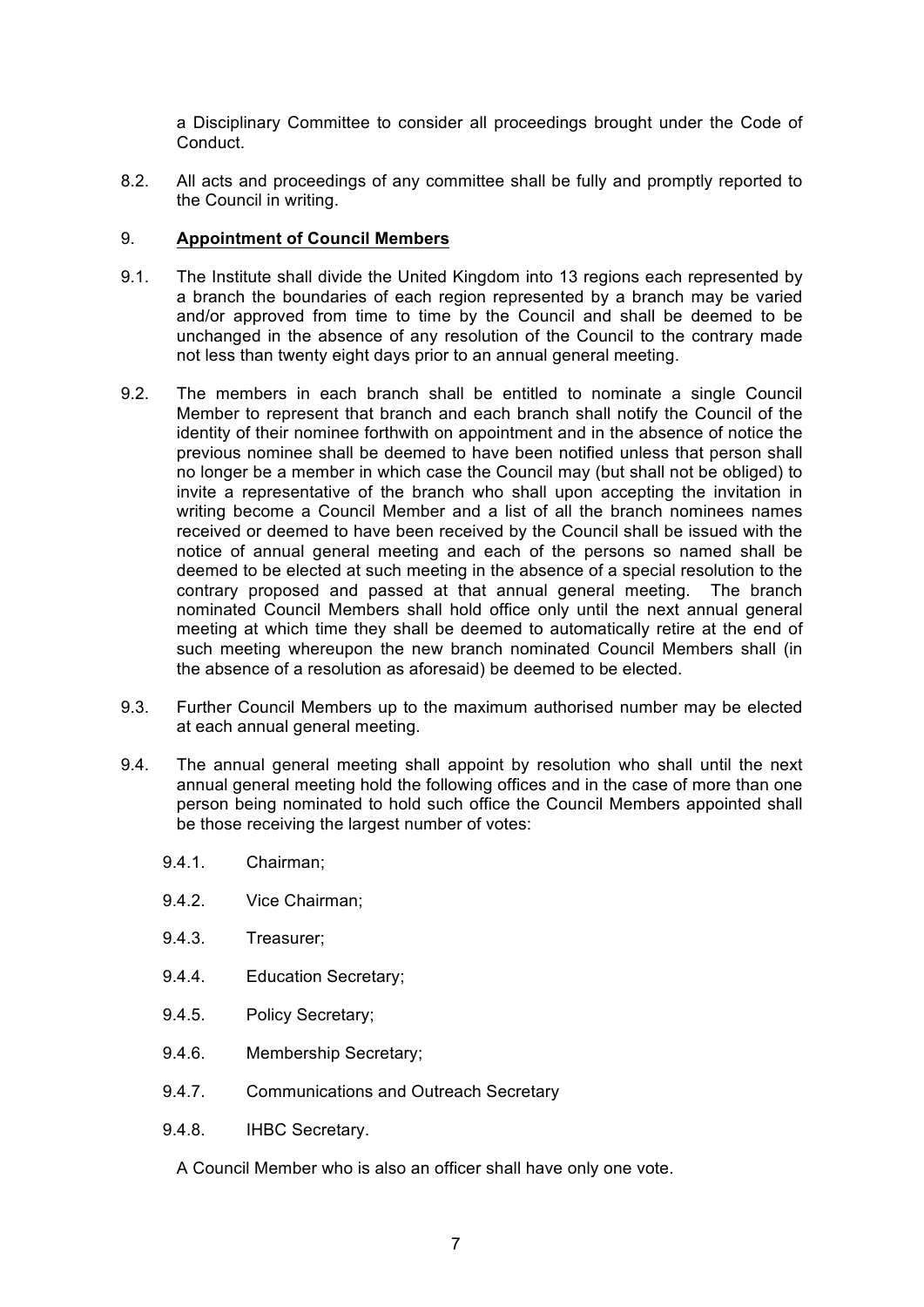Notice of nomination for each officer or Council Member shall be included in the notice of annual general meeting.

- 9.5. Each nominee for the offices and as Council Members as referred to in articles 9.3 and 9.4 shall be nominated by at least one and seconded by at least two further members (other than the nominee himself) notice of such nomination and seconding to be sent in writing to the Institute's registered office not less than 60 days prior to the annual general meeting. A member may nominate or second in total a maximum of 5 members to be Council Members. Voting for Branch nominees shall not be taken as a nomination for these purposes.
- 9.6. Every Council Member shall be deemed to retire at the conclusion of the annual general meeting following that at which he/she was appointed in the absence of his/her re-election.
- 9.7. In the event that the number of Council Members is less than the maximum allowed the Council may co-opt such further members as it shall in its absolute discretion determine who shall serve as Council Members until the next annual general meeting or such shorter time as the Council shall determine.
- 9.8. Subject to the maximum number of Council Members permitted, the Council of the Institute shall, from time to time, be able to appoint to Council observers, who shall be Council Members but without voting rights. Any such Council Members appointed as observers shall be entitled to serve until the next annual general meeting where they may be reappointed, if willing to stand.

#### 10. **Disqualification and removal of Council Members**

- 10.1. The office of a Council Member shall be vacated if:
	- 10.1.1. he/she ceases to be a Council Member by virtue of any provision of the Act or he/she becomes prohibited by law from being a Council Member; or
	- 10.1.2. he/she becomes bankrupt or makes any arrangement or composition with his/her creditors generally; or
	- 10.1.3. he/she is, or may be, suffering from mental disorder and either:
		- 10.1.3.1. he/she is admitted to hospital in pursuance of an application for admission for treatment under the Mental Health Act 1983 or, in Scotland, an application for admission under the Mental Health (Scotland) Act 1984;  $\alpha$ r
		- 10.1.3.2. an order is made by a court having jurisdiction (whether in the United Kingdom or elsewhere) in matters concerning mental disorder for his/her detention or for the appointment of a receiver, curator bonis or other person to exercise powers with respect to his/her property or affairs; or
	- 10.1.4. he/she resigns his/her office by notice to the Institute in writing; or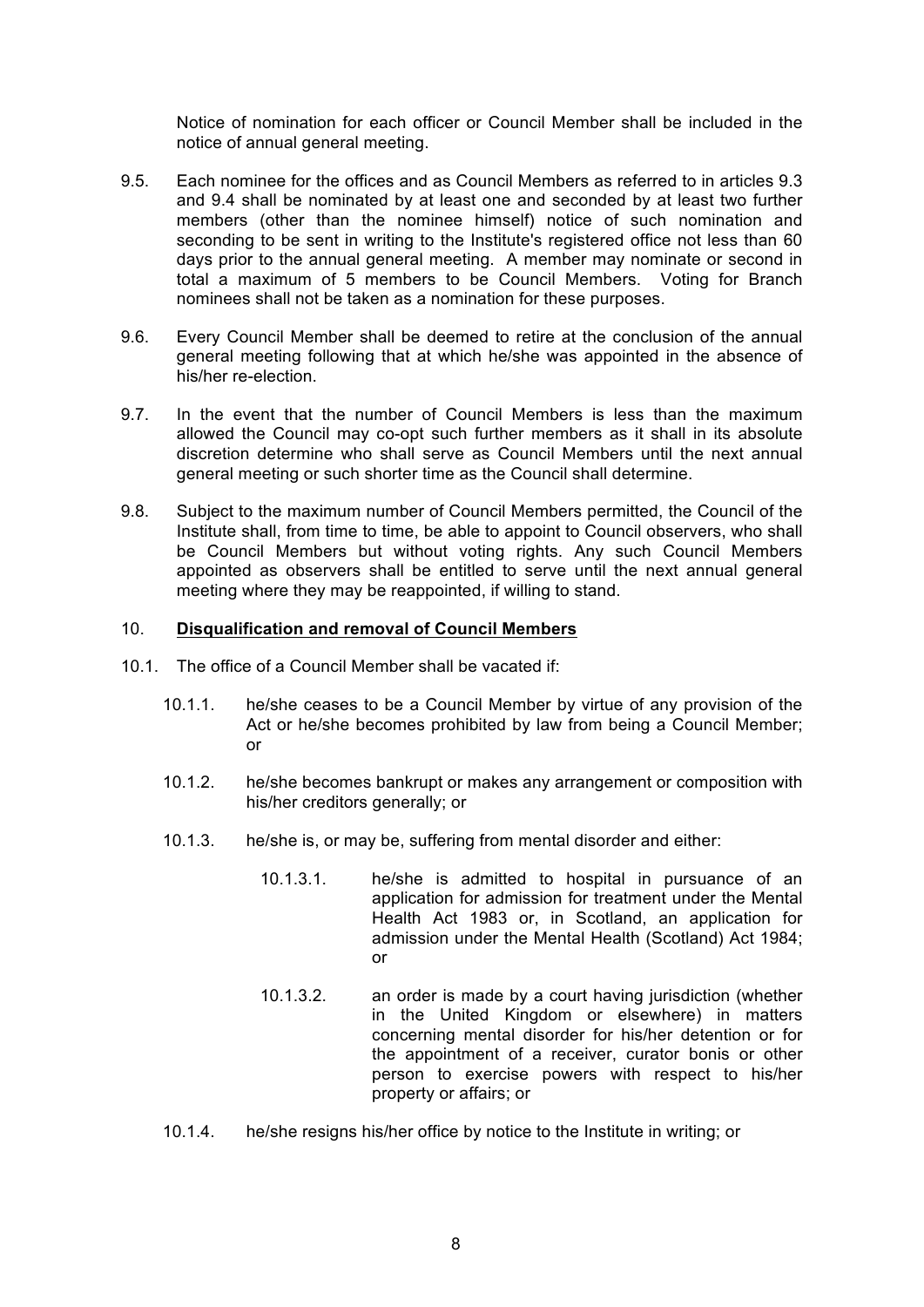10.1.5. he/she shall for more than 6 consecutive months have been absent without permission of the Council from meetings of Council held during that period and the Council resolves that his/her office be vacated.

#### 11. **Remuneration of Council Members and payment of expenses**

11.1. The provisions of the Memorandum of Association as to the remuneration of members and payment of their expenses shall apply.

#### 12. **Appointments and interests of Council Members**

- 12.1. Subject to the provisions of the Act and of the Memorandum of Association, the Council Members may appoint not more than one of their number to hold an executive office of the Institute and may enter into an agreement or arrangement with such Council Member for his/her employment by the Institute or for the provision by him of any services outside the scope of the ordinary duties of a Council Member and for such remuneration for his/her employment or services as the Council Members shall in the circumstances consider reasonable. Any appointment of a Council Member to an executive office shall terminate if he/she ceases to be a Council Member but without prejudice to any claim to damages for breach of the contract of service between the Council Member and the Institute.
- 12.2. Subject to the provisions of the Act and the Memorandum of Association and provided that he/she has disclosed to the Council the nature and extent of any material interest of his/her, a Council Member notwithstanding his/her office.
	- 12.2.1. may be a party to, or otherwise be interested in, any transaction or arrangement with, or otherwise interested in, any body corporate promoted by the Institute or in which the Institute is otherwise interested; and
	- 12.2.2. shall not, by reason of his/her office, be accountable to the Institute for any benefit which he/she derives from any such office or employment from any such transaction or arrangement or from any interest in any such body corporate and no such transaction or arrangement shall be liable to be avoided on the ground of any such interest or benefit.
- 12.3. For the purposes of Article 12.2:
	- 12.3.1. a general notice given to the Council that a Council Member is to be regarded as having an interest of the nature and extent specified in the notice in any transaction or arrangement in which a specified person or class of persons is interested shall be deemed to be a disclosure that the Council Members has an interest in any such transaction of the nature and extent so specified;
	- 12.3.2. an interest of which a Council Member has no knowledge and of which it is unreasonable to expect him to have knowledge shall not be treated as an interest of his/her; and
	- 12.3.3. a Council Member declaring an interest shall withdraw from such part of any meeting during which discussions and/or any vote is held in respect of the matter in relation to which he/she has such interest.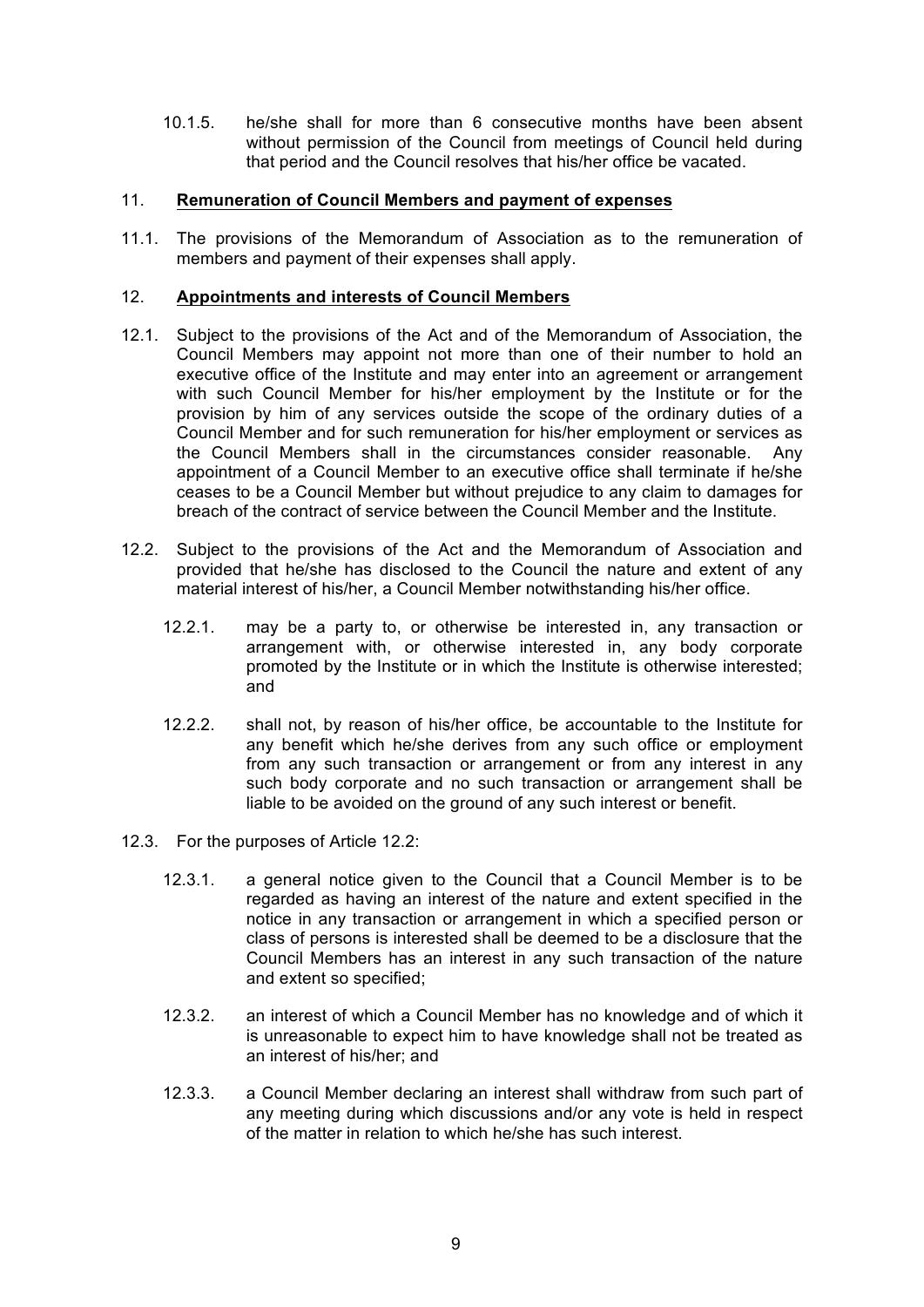### 13. **Proceedings of the Council**

- 13.1. Subject to the provisions of the Articles, the Council Members may regulate their proceedings as they think fit provided that each Council Member present in the United Kingdom shall be entitled to receive written notice of each Council meeting. A Council Member may, and the Secretary at the request of a Council Member shall, call a meeting of the Council. It shall not be necessary to give notice of a meeting to a Council Member who is absent from the United Kingdom. Questions arising at a meeting shall be decided by a majority of votes. In the case of an equality of votes, the chairman shall have a second or casting vote. A Council Member who is also an alternate Council Member shall be entitled in the absence of his/her appointor to a separate vote on behalf of his/her appointor in addition to his/her own vote.
- 13.2. The quorum for the transaction of the business of the Council may be fixed by the Council and unless so fixed at any other number shall be six.
- 13.3. The continuing Council Members or a sole continuing Council Member may act notwithstanding any vacancies in their number, but, if the number of Council Members is less than the number fixed as the quorum, the continuing Council Members or member may act only for the purpose of filling vacancies or of calling a general meeting.
- 13.4. If the chairman is unwilling to act as such a Council Member appointed by the Council shall preside at every meeting of the Council at which he/she is present.
- 13.5. A resolution in writing signed by all the Members of the Council entitled to receive notice of a meeting of the Council or of a committee of members shall be as valid and effectual as if it had been passed at a Council meeting or by a committee of Council Members duly convened and held and may consist of several documents in the like form each signed by one or more Council Members; but a resolution signed by an alternate Council Member need not also be signed by his/her appointor and, if it is signed by a Council Member who has appointed an alternate Council Member, it need not be signed by the alternate Council Member in that capacity.
- 13.6. The Members in each branch shall procure that branch nominees shall not less than annually and at any other time at the request of the Council, report their activities to the Council in writing and provide details of all income and expenditure of the branch during the preceding period since the last request was made by the Council and all such income shall be held on behalf of the Institute and applied in accordance with the directions of the Council from time to time.

### 14. **Secretary**

14.1. The Council may appoint (and remove) any person (who may be a Council Member) to act as Secretary in accordance with the Companies Act.

## 15. **Minutes**

- 15.1. The Council shall cause minutes to be made in books kept for the purpose and available for inspection by membership upon prior request in writing:
	- 15.1.1. of all appointments of officers; and